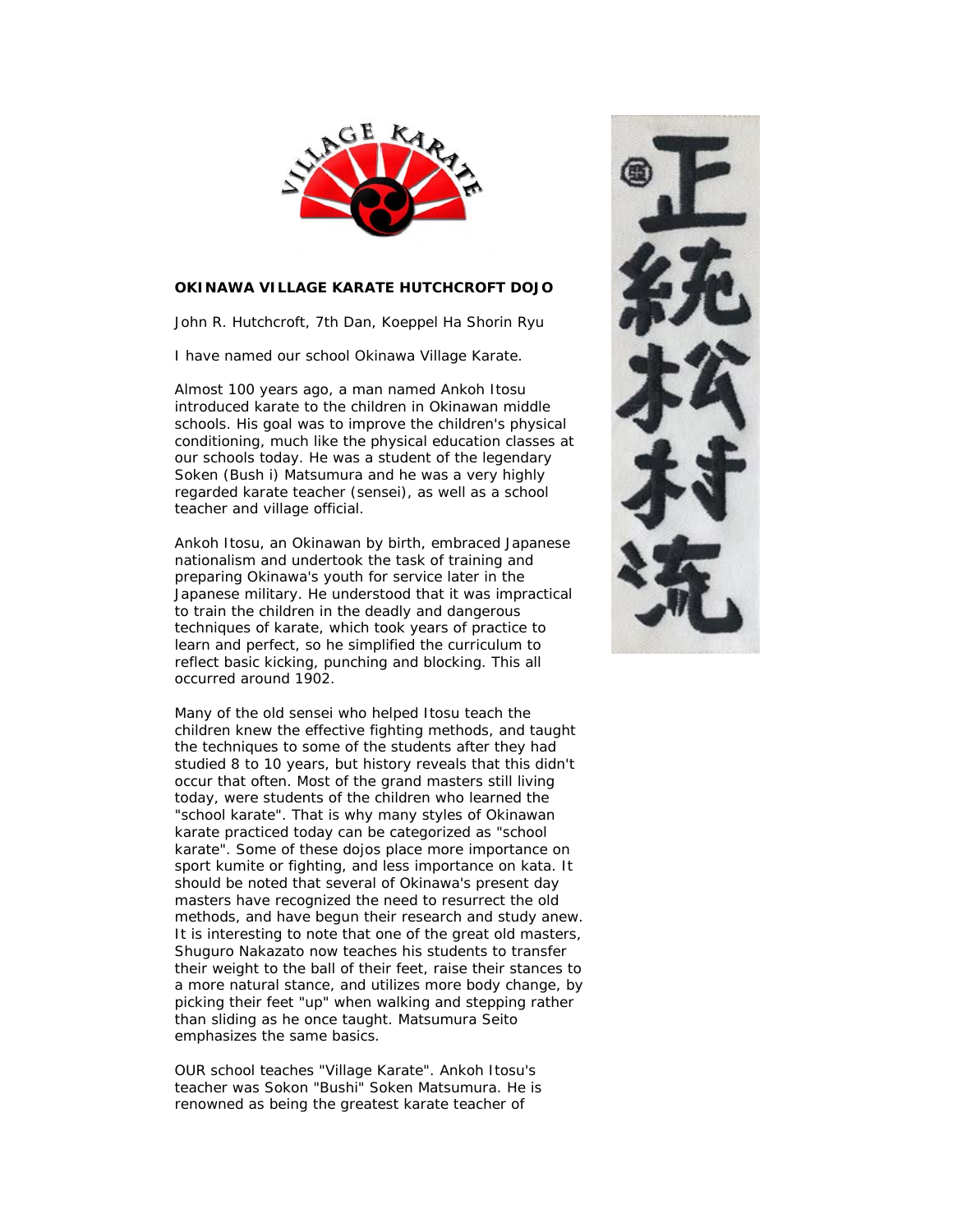Okinawa. All Shorin ryu styles of karate emanate from him.

Matsumura taught many students throughout his long life, but most importantly, he taught the deadly forms of self defense that shaped the "old" ways of Okinawan karate. He also practiced the secret techniques of the Hakutsuru or White Crane style, developing a family kata which contained many of those secret techniques that he learned while in Fujian, China. These techniques were to remain in the family and history records that Matsumura passed the Hakutsuru on to the only family member to learn his karate, Nabe Matsumura, his grandson. Nabe Matsumura became a very skilled martial artist, and later, it is related that after the Meiji Restoration in 1868, he became a rick shaw driver, an affront to one who was of Okinawa samurai descent.

History also records that Nabe Matsumura only had one student and that was his sister's son, Hohan Soken. Nabe started training his nephew when Soken was 12 years old, and after 10 years of basics, when Soken was 22, "old man" Nabe began teaching him the family karate of Matsumura. We really don't know much about Nabe Matsumura. He was called "Nabe Tanmei" or old man Nabe. It has been related to me by Hanshi Seikichi Iha that his Sensei's father, (Mr. Katsuya Miyahira's father), studied karate with Nabe until Nabe died (which could dispel the myth that Nabe Matsumura only had one student).

In 1922, when Soken was approximately 34 years of age, he left Okinawa to find work in Argentina. He worked as a photographer and in a dry cleaning business.

When he returned to Okinawa 30 years later in 1952, he found that karate had changed, indeed, Okinawa had changed drastically. The war torn island now had thousands of U.S. soldiers stationed there, the primary language of the island was Japanese, and very little of his native Okinawan "hogan" dialect was heard or spoken.

Karate had changed also with the advent of the dan ranking systems, training uniforms (gis), and the basic training methods. The emphasis on combat and self defense had now changed to an emphasis on improvement of character through physical and mental training. Much of the "village" karate he had learned was no longer being practiced or taught.

The Matsumura family tradition was never introduced into the Okinawan middle schools, and for that reason, our karate didn't become as popular as some of the other ryuha. Rather, practitioners of our ryuha became a "subculture" of Okinawan karate, highly respected for its practical applications. It was preserved for its intended use, personal protection and self defense. Mr. Soken has related that the training was difficult and rigorous and